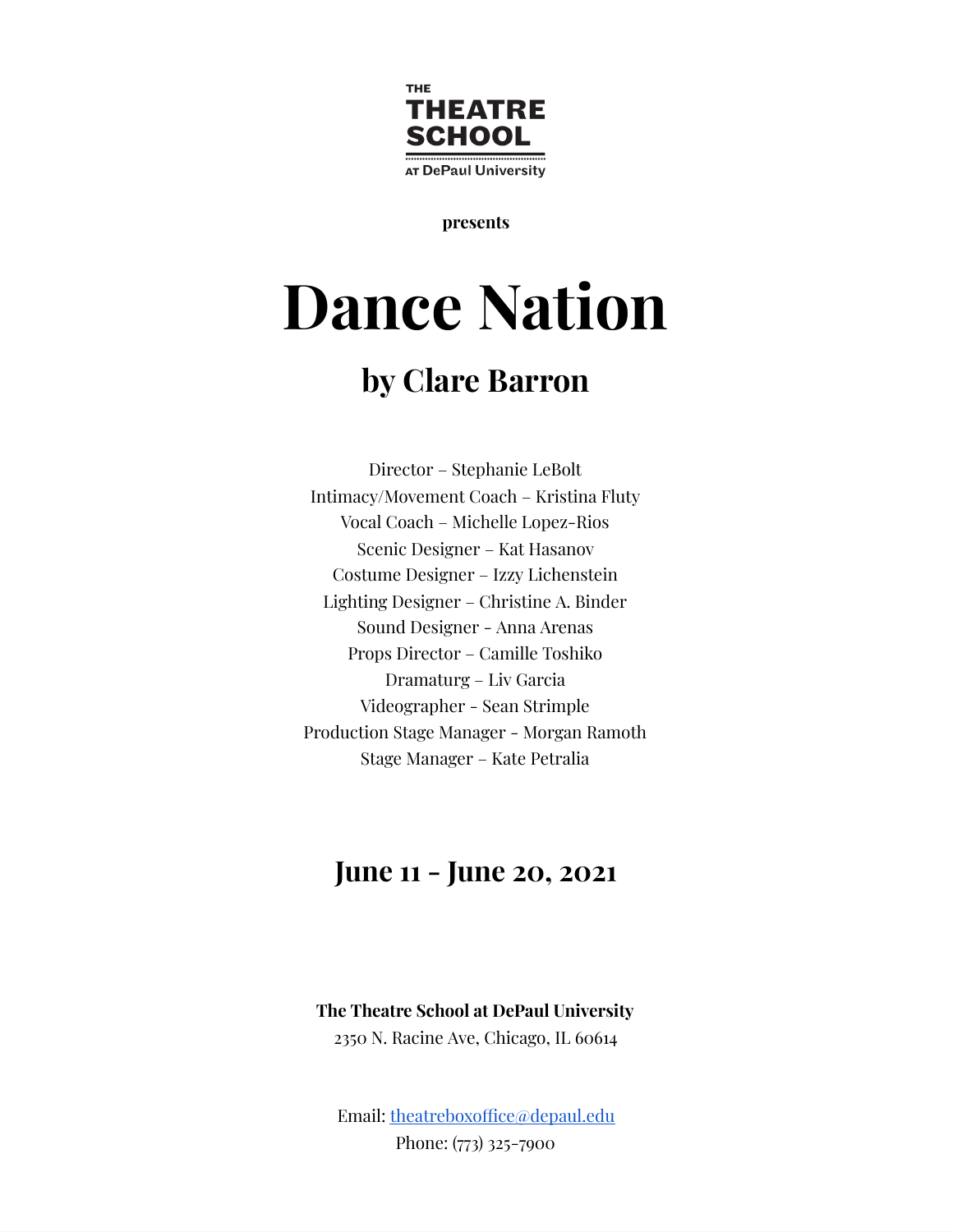#### **CAST**

#### **PRODUCTION STAFF**

#### **DIRECTOR'S NOTE**

When I first encountered this play in 2015, I felt seen. I remembered being a young person in the arts desperately wanting to be taken seriously. I was full of ambition and desires and wildness, standing on the precipice and willing my life to start. *Dance Nation* gives this tumultuousness pre-teen era center stage. It shines a light on young people's journey to choose who they want to be and how they want to live in a world that tells them they're not enough. And it offers each of us the chance to reconnect with that pre-teen inside us  $-$  as well as to harness her power and shake the world.

Our production of *Dance Nation*, made in and through COVID, is unlike any before it or any that will come again. It's the story of us, the story of the places and the people that shaped us, and the journey towards what we do with the power and love we found along the way. I am eternally grateful to the many hands and minds that brought this show to life, despite and in spite of the daunting obstacles along the path. Thank you, thank you!

=Stephanie LeBolt

#### **DRAMATURGY NOTE**

"We sing a mourning song for the bodies we were not allowed to enjoy. We rock, we dance, we look at each other. We are thinking the other is so mysterious looking in such a beautiful way, how could anyone have thought otherwise?"

-Dr. Clarissa Pinkola Estés, *Women Who Run With the Wolves*

Playwright Clare Barron offers her perspective on the play in notes prior to the script. To Barron, this story is about thirteen year-old girls, women, ambition, and desire. *Dance Nation* abandons narratives that centralize trauma among teen girls onstage and offers a narrative about "being the best" instead. The story serves as a truly raw representation of teenage girlhood, but Barron intends that we view it through the lens of actors who should range anywhere between their twenties to sixties- the actors are not meant to "look" thirteen. This is what we might call a haunting of these adolescents from their older selves- as these moments in their teenage lives that form the rest of their reality. There is a phenomenon of unspoken rage within adolescents as a result of not being taken seriously. This play forces us to face the spirits of these young dancers as something to be taken seriously, as we revel in the enormous amount of power and magic they contain. In the script, Dance Teacher Pat even says to the team, "The problems that you struggle with are not real problems." What might happen if young girls weren't in constant conflict with their suppressed emotions and lack of literacy to articulate them? Much of our dramaturgical process has focused primarily on understanding the psychology of the teen experience and then evaluating how Barron represents pieces of our own experiences through these characters. If you could talk with your thirteen year old selfwhat might each of you have to say to the other? What mattered most then, what matters most now? In reflecting on this version of yourself, your first instinct might be to turn away or cringe, but we hope you can meet that resilient person with love.

-Olivia Dunn, Leah Geisler, and Liv Garcia, *Dance Nation* Dramaturgs

#### **SPECIAL THANKS**

Christine Freije, Mallory Metoxen, Emil Thomas, Rebecca Willingham, Damon Kiely, Lisa Portes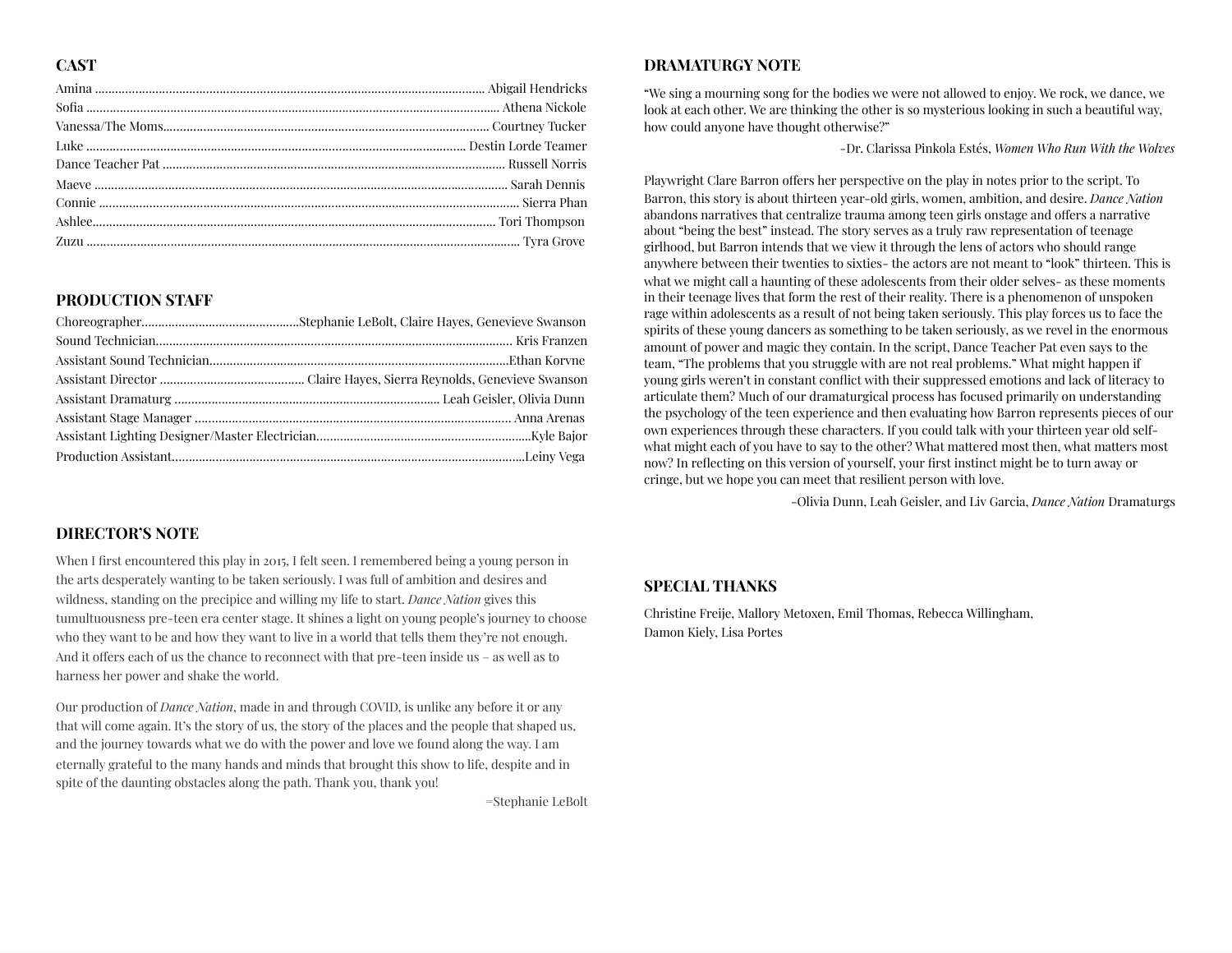#### **BIOGRAPHIES**

**Abigail Hendricks (she/her)** *(Amina)* BFA 4/Acting. Abigail is a Chicago-based artist and activist originally from the D.C. area. Her most recent Theatre School credits include performing in the one person show *Elektra* , written and directed by Faith Hart, and *Ring Round the Moon* (Isabelle). She is a proud organizer with the Sunrise Movement and is represented by DDO Artists Agency. For more, visit abigailhendricks.com .

**Athena Nickole (she/her)** *(Sofia)* BFA 3/Acting. Athena is an actor, director, and a published poet from Massachusetts. Her acting credits include *And God Created Great Whales* (Muse), *Iphegenia 2.0* (Clytemnestra), *You on the Moors Now* (Cathy). Directing credits include a 2018 production of *Particularly in the Heartland* by The TEAM.

**Courtney Marie Tucker (she/her)** *(Vanessa/The Moms)* Courtney is an actor, teaching artist, dancer and singer from Chicago and also calls Jackson, Tennessee home. She recently graduated from The Theatre School in 2020 with an MFA in Acting. Courtney is represented by Paonessa Talent.

**Destin Lorde Teamer (he/him)** *(Luke)* BFA 4/Acting. Destin hails from North Chicago, Illinois and he is honored to say that Dance Nation is the final story he will be telling at The Theatre School. His other Theatre School credits include *Our Lady of Kibeho*, *Bachelorette*, *Down in Mississibbi*, and he proudly worked as a voice/text coach for the first time on *The Tragical History of Doctor Faustus.*

**Russell Norris** *(Dance Teacher Pat)* MFA 2/Acting. It is Russell's solemn honor and most joyous obligation to enliven and empower people with dance. Enjoy the show!

**Sarah Dennis** *(Maeve)* BFA 4/Acting. Sarah was born and raised in Seattle, WA., and plans to relocate to Los Angeles in the fall. Select Theatre School credits include: *Brooklyn Bridge* (Sasha), *Ring Round the Moon* (Capulet), and various Musical Theatre Collaborative cabarets, which she helped produce. She is this year's Lucille G. Strauss and Alan Peters Endowed Scholar. Love and thanks to Mom.

**Sierra Phan** *(Connie)* BFA 4/Acting. Sierra graduated from Ballard High School and Governor's School for the Arts in Kentucky. Sierra is a queer, Black and Vietnamese actor, poet, violinist, activist, and content writer. The Theatre School credits include: *Lessons from the Newly Dead*, A *View from the Bridge* (Alfieri), *Polaroid Stories* (Eurydice), *A Wrinkle in Time* (Meg Murry), *Long Time Since Yesterday* (Babbs Wilkerson), and *Dance Nation* (Connie). Sierra is a member of the Black Artist of Today and president of the Asian Artist of America Alliance at The Theatre School. Student film credits: *Dough* (Shane Bagwell), *Beast* (Ivy O'Shaughnessy). Upcoming independent film credits also include The Lower Depths, directed by Matthew Stanasolovich.

**Tori Thompson (she/her)** *(Ashlee)* MFA 3/Acting. Tori is an actor, artist, and storyteller from Fairfield, CA. Tori earned her Bachelor's Degree in Drama from the University of California, Irvine. Her Theatre School credits include; *Our Lady of Kibeho* (Ruyuki), *e Rover* (Valeria), and *Long Time Since Yesterday* (Thelma). She was also in two world premieres, *Comb Your Hair*,

written by LeeLee Jackson, and *The Tomorrow Show*, written by various artists at DePaul. Tori will be joining the Theatre at Monmouth for this upcoming summer!

**Tyra Grove** *(Zuzu)* BFA 4/Acting. Tyra is a Chicago-based actress from Charlotte, North Carolina. She attended UNCSA's high school drama program in 2016 before coming to DePaul University. Her Theatre School credits include; *Our Lady of Kibeho*, directed by Phyllis E. Grin, and *Long Time Since Yesterday,* directed by Wardell Julius Clark. She is excited to enter the industry and continue using art to make a positive impact on the world.

**Stephanie LeBolt (she/her)** *(Director)* MFA 3 Directing. Stephanie is a director, choreographer, producer, and artist administrator from Oak Hill, Virgina. At the Theatre School, she has directed *Small Rooms*, *Boxed In*, *Come Back Little Sheba* , *Polaroid Stories*, and *Mud*. Prior to moving to Chicago, she worked with the Jose Mateo Ballet Theatre, the Huntington, Fresh Ink, and freelanced as a new play director and teaching artis around Boston. Enormous gratitude to this creative and resilient team!

**Claire Hayes (she/her)** *(Assistant Director)* BFA 3/Theatre Arts. Claire is a theatre artist and musician from Denver, Colorado. Her Theatre School credits include *The Curious Experience* (Assistant Director), *The Gap* (Dramaturg), and *Benjamin and Alex Practice Celibacy* (Director). Claire is also a founding member of Spectrum Shakespeare, a company dedicated to creating unique Shaespearian performances for individuals with autism.

**Genevieve Swanson (she/her)** *(Assistant Director)* BFA 3/Theatre Arts. Genevieve is a director, playwright, and choreographer from California. Her Theatre School credits include *The Rover* (Assistant Director), *The Garden* (Playwright), and *Aviary* (Director/Choreographer). She has stage managed for Little Fish Theatre in Los Angeles, interned for Chicago Children's Theatre, and will intern this summer with the International Centre for Women Playwrights.

**Kate Petralia (she/her)** *(Stage Manager)* BFA 3/Stage Management. Kate is originally from Portland, Oregon where she worked on many shows in both high school and professional settings. Her most recent Theatre School Credits include *The Tomorrow show* (Production Stage Manager) and *Neighborhood 3: Requisition of Doom* (Stage Manager).

**Anna Arenas (she/her)** *(Assistant Stage Manager/Sound Designer)* BFA 3/ Stage Management. Anna is an artist and preschool teacher from Milwaukee, WI. She enjoys all forms of art, and sound design is her newest undertaking. Other interests include painting, writing, and spending time with her cat.

**Christine A. Binder** *(Lighting Designer)* Ms. Binder is a Chicago based designer who has been designing lighting in theatre, opera, and dance for nearly 30 years. Her lighting credits include work at Writer's Theatre, Chicago Shakespeare, The Court Theatre, Northlight Theatre Company, Goodman Theatre, Seattle Repertory Theatre and Geva Theatre Company. Her opera designs include work with the Lyric Opera of Chicago, Chicago Opera Theatre, Canadian Opera Company, San Francisco Opera, Tulsa Opera, Pittsburgh Opera, New York City Opera, Grand Théâtre de Genève, and Houston Grand Opera.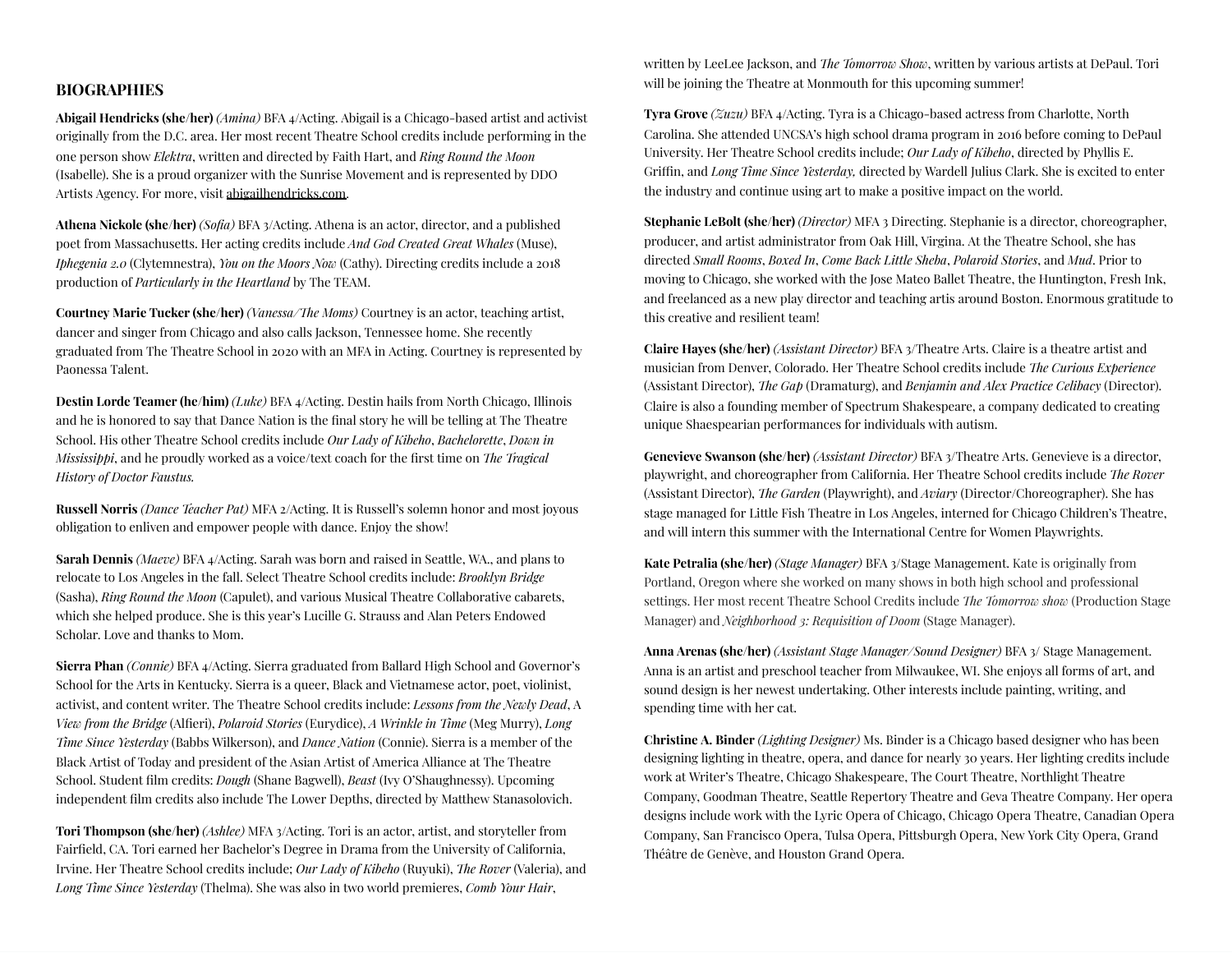**Izzy Lichtenstein (she/her)** *(Costume Designer)* Izzy is a recent graduate from The Theatre School, making her debut as a non-student designer. Other Theatre School credits include *Ring Round the Moon* (Costume Designer) and *A Dybbuk...* (Costume Designer).

**Kat Hasanov (she/her)** *(Scenic Designer)* BFA3/Scenic Design. Kat is a designer and painter, originally from Chicago. Her Theatre School credits include previously working with Stephanie LeBolt on *Mud* (Scenic Designer), *Measure for Measure* (Scenic Designer) and *Neighborhood 3: Requisition of Doom* (Assistant Scenic Designer). She is thrilled to be collaborating with this incredible team and cast.

**Camille Toshiko (she/her)** *(Props Director)* BFA 3/Theatre Arts. Camille is from Applelton, Wisconsin. Her favorite and recent theatrical project was Escape TTS: Newbreak (Props and Game Master). She also enjoys working in the prop shop.

**Liv Garcia (she/they)** *(Dramaturg)* BFA 3/Theatre Arts. Liv Garcia is a director and dramaturg from Raleigh, North Carolina. Their recent Theatre School credits include *The Transit of Gemini* (Co-Director), *A Wrinkle in Time*, *Come Back Little Sheba* , and *ob/li/ves/cence* (Assistant Director). In Addition to her double major in Women's and Gender Studies and Directing, Liv serves as the editor of The Grappler, The Theatre School's community journal.

**Olivia Dunn (she/her)** *(Assistant Dramaturg)* BFA 3/Theatre Management. Olivia is beyond grateful to be making her dramaturgical debut at the Theatre School with a show that holds such a special place in her heart. Most of her theatrical credits come from her hometown-Cincinnati, Ohio, but her Chicago credits include *Independence*, *Polaroid Stories*, and the Wrights of Spring Festival (TTS); and *X-Marks the Spot* (Chicago Children's Theatre). You can likely find her around TTS working in the box office, completing assignments, sitting at the front desk, or carrying books around for Rachel Shteir.

**Leah Geisler** *(Assistant Dramaturg)* BFA 2/Dramaturgy. Leah Geisler is a dramaturg from Dallas, Texas. Leah's Theatre School credits include *Middle of Nowhere* (Dramaturg), *Texas, 715 Pearl Street* (Dramaturg), *Dance Nation* (Dramaturg), and upcoming *Masks Off* and *Fefu and Her Friends.*

**Morgan Ramoth (she/her)** *(Production Stage Manager)* BFA 3/Stage Management. Morgan is from Philadelphia, Pennsylvania. Recent professional stage management credits include *The Nina Variations* (Theatre with a View), *The Mushroom Cure* (Greenhouse Theater Center), *The Tempest* (Phoenix Theatre) and *The Patient Watcher* (Lookingglass Theatre). Previous Theatre School credits include: *Go, Dog, Go!* (Assistant Stage Manager), *Je and the Dead Girl* (Assistant Stage Manager), *Ring Round the Moon* (Stage Manager), *Brooklyn Bridge* (Stage Manager), and *The Model Play* (Assistant Stage Manager).